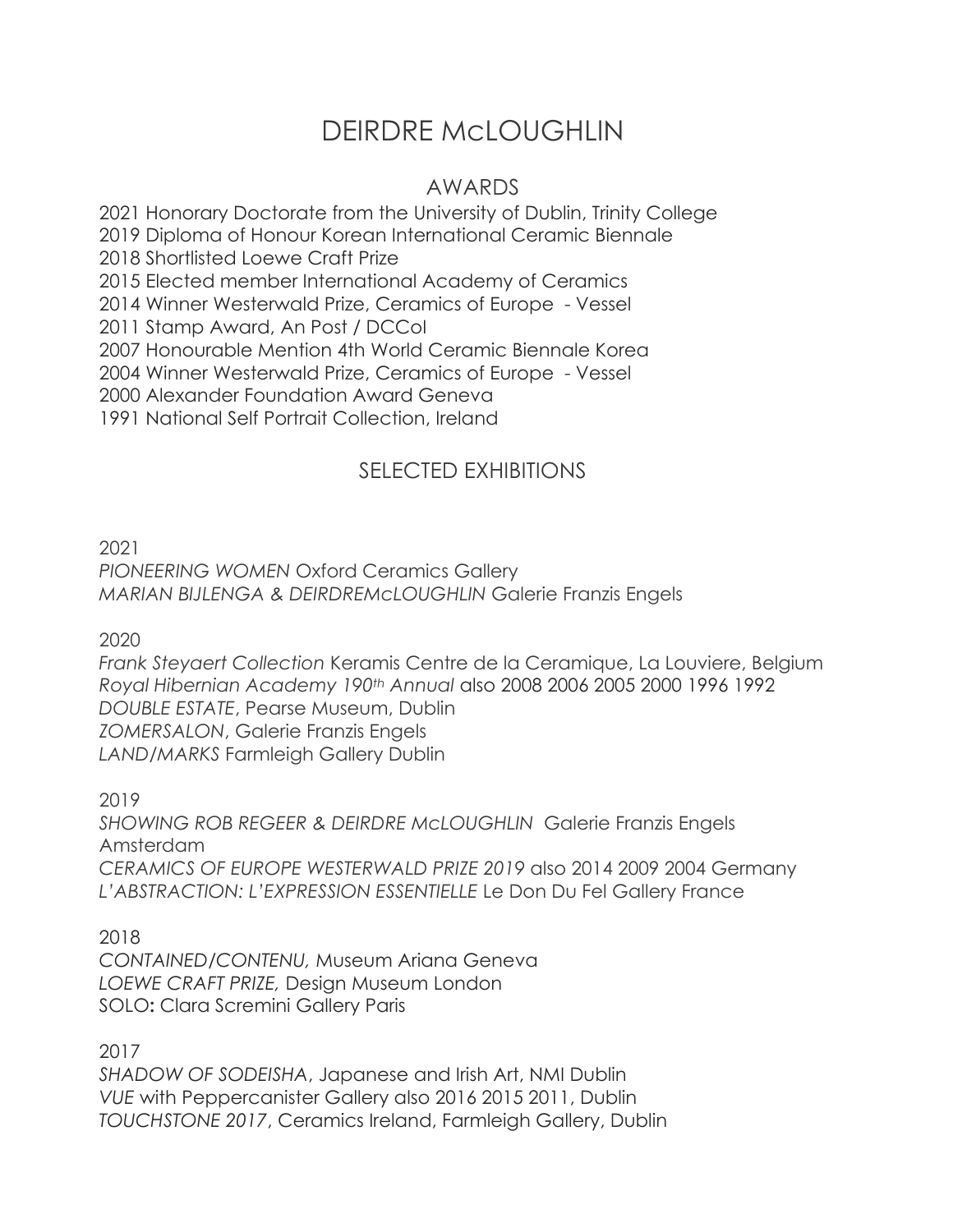2016

DUO: *DUET* McLoughlin &van Rheeden, Galerie Terra, Delft *IS GETEKEND*, Galerie Franzis Engels, Amsterdam

2015

*art KARLSRUHE* and *ART BREDA* with Galerie Franzis Engels, Germany / Belgium RESIDENCY/EXHIBITION, 4 months Sitka Centre for Art and Ecology, Oregon, USA

2014

*EUROPE & BEYOND* Dublin Castle & Peppercanister Gallery Dublin *LIFE LINES*, Galerie Franzis Engels, Amsterdam RAW ART FAIR and KunstRAI with Galerie Franzis Engels Amsterdam and Rotterdam *RUA*, 133rd Annual Exhibition, Ulster Museum Belfast *LUID EN DUIDELIJK*, KuuB, Utrecht

2013

SOLO: *SCULPTER LE VIDE* Centre Culturel Irlandais, Paris *JANUS,* Peppercanister Gallery Dublin *THREE CERAMIC SCULPTORS* Fenderesky Gallery Belfast *SCULPTUUR EN ARCHITECTUUR*, Oude Kerk, Amsterdam *LANDescape* Mark Rothko Art Centre, Latvia

2012

SOLO: *SHAPING THE VOID* DCCoI and Lavit Gallery Cork

2011

*transFORM*, Ceramics Ireland Farmleigh Gallery, Dublin Art & Antiques Fair 's-Hertogenbosch with Bruijstens Modern Art

2010

*SELECT* Peppercanister Gallery Dublin

2009

*CULTURAL INFLUENCE*: Indiana State University, Terre Haute USA SOLO: Stadsschouwburg Utrecht

2008

SOLO: Peppercanister Gallery, Dublin *Ceramic Congress & Exhibition VII*, Afyon, Turkey *WALL AND PLINTH*, Peppercanister Gallery, Dublin *FAMILIAR FACES*, Works by Influential Women Artists from the Patrick J. Murphy Collection, University of Limerick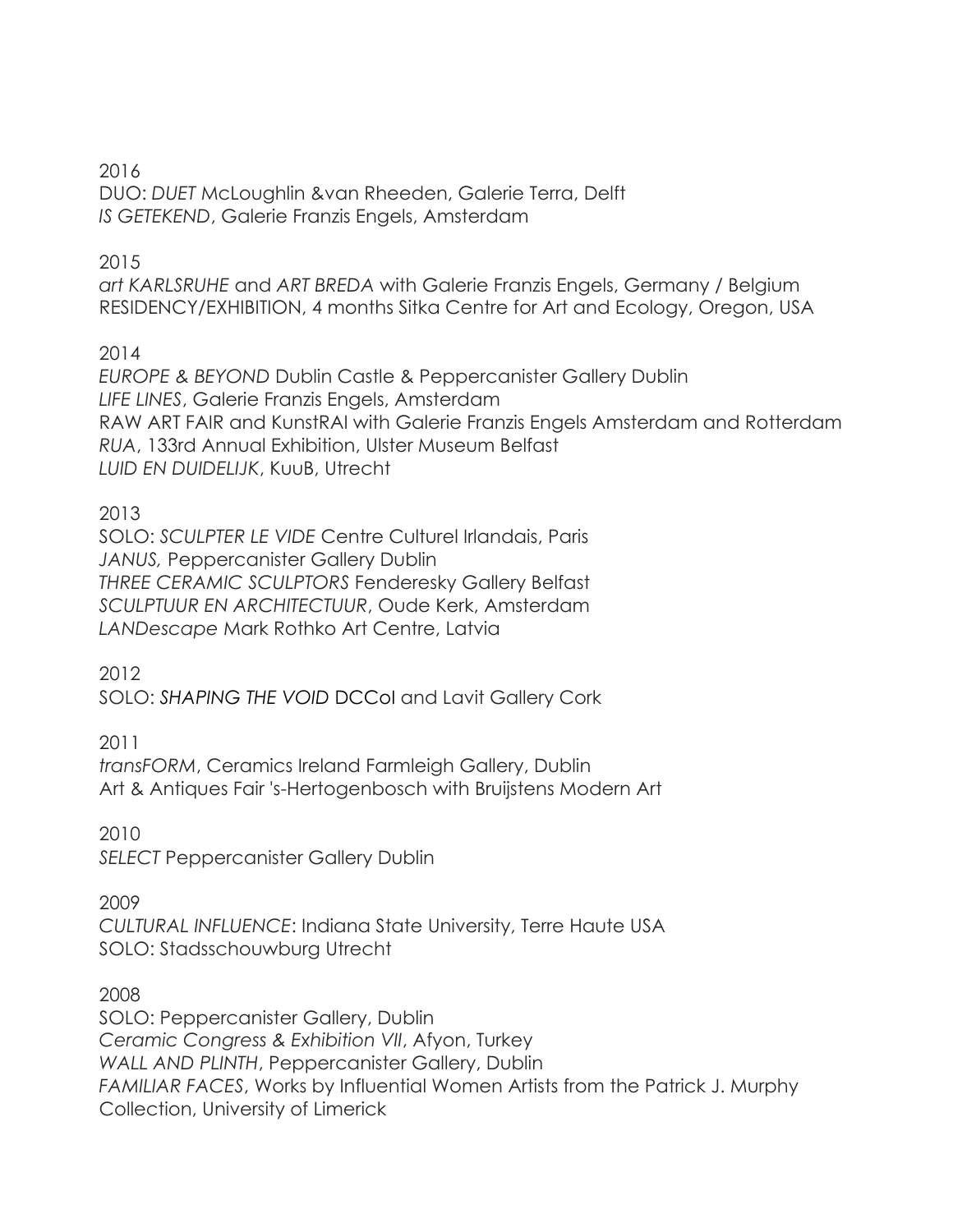2007 GYEONGGI INTERNATIONAL CERAMIC BIENNALE/KOCEF, Korea *IRISH CONTEMPORARY CERAMICS,* National Museum of Ireland

2006 *EUROPEAN CERAMIC CONTEXT*, Bornholm, Denmark *TEN YEARS IN THE MAKING*, East–West Ceramics, University of Hawaii, USA

2005 *SIAR 50*, IMMA *IRISH CERAMICS OT THE 21TH CENTURY*, NMI Dublin *ORGANIC ABSTRACTION*, Garth Clark Gallery New York SOLO Frank Steyaert Gallery Ghent

2004

DUO: Wicher Meursing & Deirdre McLoughlin SBK, Amsterdam

2003

SOLO: Peppercanister Gallery, Dublin

2002

20 jaar Beeldhouwerscollectief ABK, Kasteel Museum Sypesteyn, Netherlands

2000

*ARTISTS' CENTURY,* Irish Self-Portraits and Selected Works 1900-2000, RHA Dublin *IRISH CONTEMPORARY CERAMICS 2000*, Ulster Museum Belfast *DRIE BEELDHOUWERS* Stedelijk Museum Vlissingen, Netherlands

1999 SOLO: Peppercanister Gallery, Dublin

1998 *DE HORTUS ALS LUSTHOF* Amsterdams Beeldhouwers, Amsterdam

*1997 SONJA LANDWEER & DEIRDRE McLOUGHLIN* Galerie Amphora, Oosterbeek

1996 SOLO: Galerie Maas, Rotterdam  *INNOVATION FROM TRADITION,* EU Buildings, Brussels

1994 SOLO: *RECENT WORKS* Green on Red Gallery, Dublin

1993 SOLO: *RECENT WORKS* Ulster Museum Belfast and LCGA *CIAS Members' Collections*, IMMA

1992 *NEW ACQUISITIONS*, The National Self- Portrait Collection of Ireland